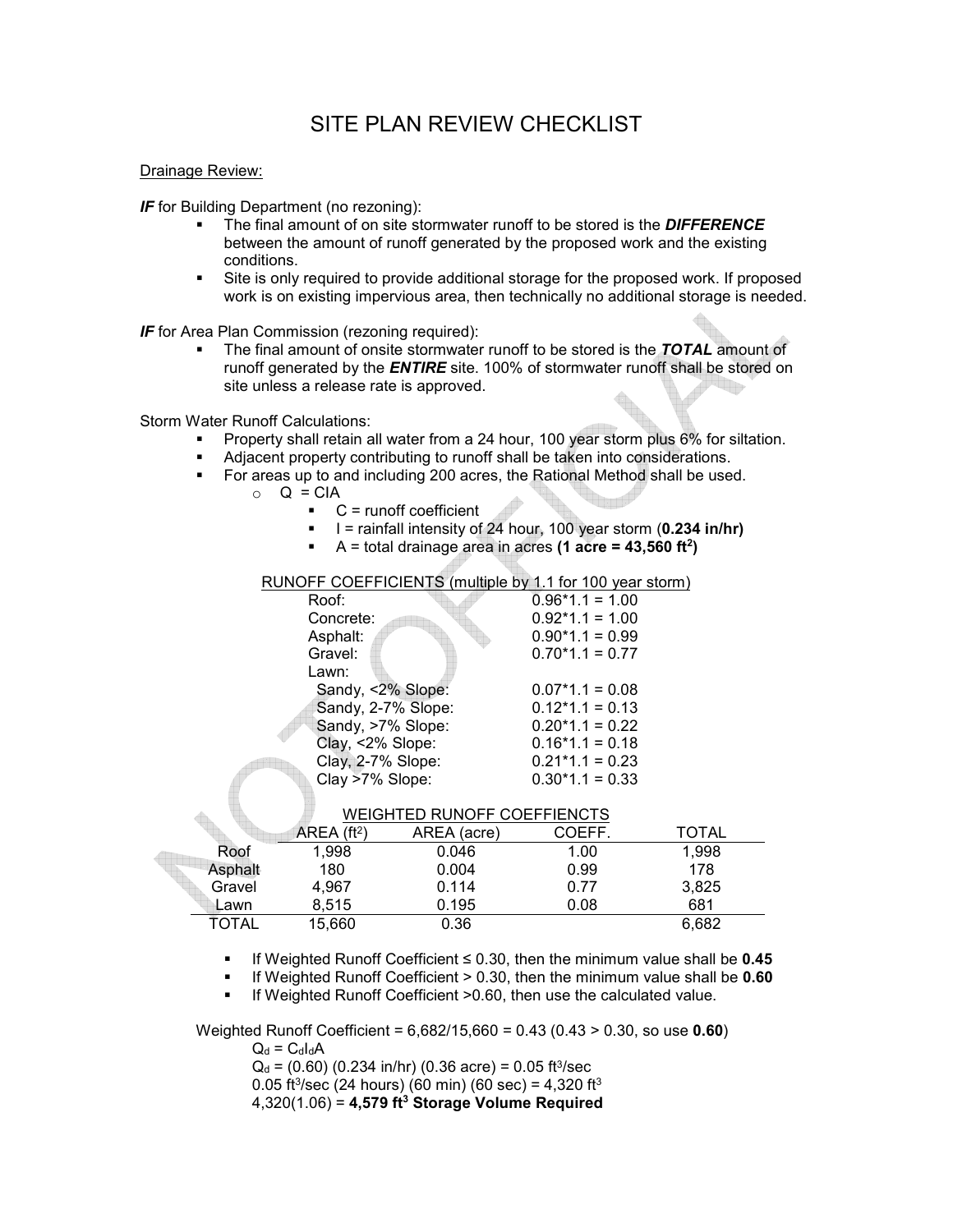- Runoff Release Rate Determination
	- $\circ$  A runoff release may be used if there is a stream channel into which the water is to be released. The release rate shall be approved by the St. Joseph County Engineer.
	- $\circ$  The allowable runoff release rate shall be based on the undeveloped condition of the property.
		- $Q_u = C_u I_u A$
	- $\circ$  The weight runoff coefficient "C<sub>u</sub>" shall be calculated based on the undeveloped condition of the property. The maximum runoff coefficient "Cu" shall be **0.20**.
	- $\circ$  The rainfall intensity "I<sub>u</sub>" shall be based on the undeveloped time of concentration.
	- $\circ$  The release structure inlet shall be placed a distance above the bottom of the detention basin suitable to allow for the undisturbed settlement of silt and debris.
- Retention Basin Deign Requirements
	- o Open retention basins shall have a 4:1 maximum pond slope. Retention basins may have steeper slopes, but a "swimming pool grade" fence and gate shall be required.
	- o All retention basins adjacent to roadways shall have 6:1 slopes.
	- o Retention basins contained by raised berms shall have 2 feet of freeboard to prevent blowouts when overtopped. Ponds not contained by a raised berm do not require any additional freeboard.

#### Right-of-Way Access & Safety Review

- Driveway construction within the County Right-of-Way shall conform to County Standards for driveway dimensions and INDOT pavement thickness for commercial drives (Class III & IV). See attached details.
- **If a culvert is required under a drive, within the County Right-of-Way, it shall be a** minimum size of 12".
	- Driveways shall be constructed in safe locations.
		- o Driveways shall not be less than 150 feet from an intersection
		- o Proposed driveways where line of sight is less than desirable shall require horizontal/vertical line of sight calculations be submitted. Line of sight calculation shall be submitted in graphical form and shall meet AASHTO guidelines.
- **Individual properties shall only have one access to the County Right-of-Way. In cases** where multiple access points are deemed necessary, there shall be a minimum separation on 150 feet.
- Accel/decel lane shall meet St. Joseph County requirements. The need for an Accel/decel lane is decided on a case by case basis. Arterial and Collectors shall require them, and local street shall not.
- Passing blisters may be required where accel/decel lanes are required and traffic exceeds 4000 ADT. St. Joseph County Traffic Counts can be accessed on the MACOG GIS website: http://www.macoggis.com/Applications/TrafficCountMap.htm
- Site plans shall have note on plan that states:

Prior to construction within the St. Joseph County Right-of-Way a permit must be obtained at:

**St. Joseph County Department of Public Works Room 732, County-City Building 227 W. Jefferson Blvd. South Bend, IN 46601 Phone: (574) 235-9626 Fax: (574) 235-5057**